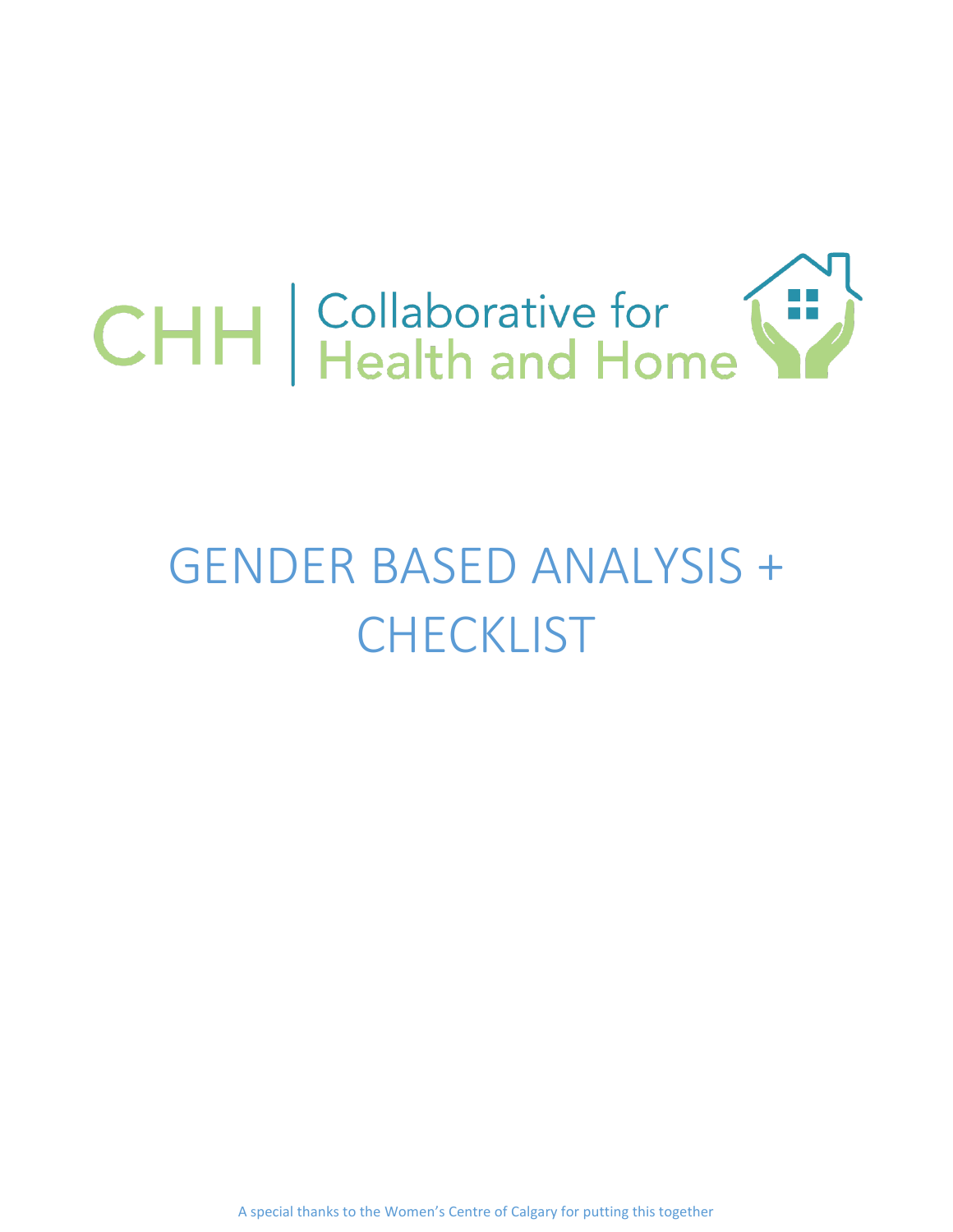

### Contents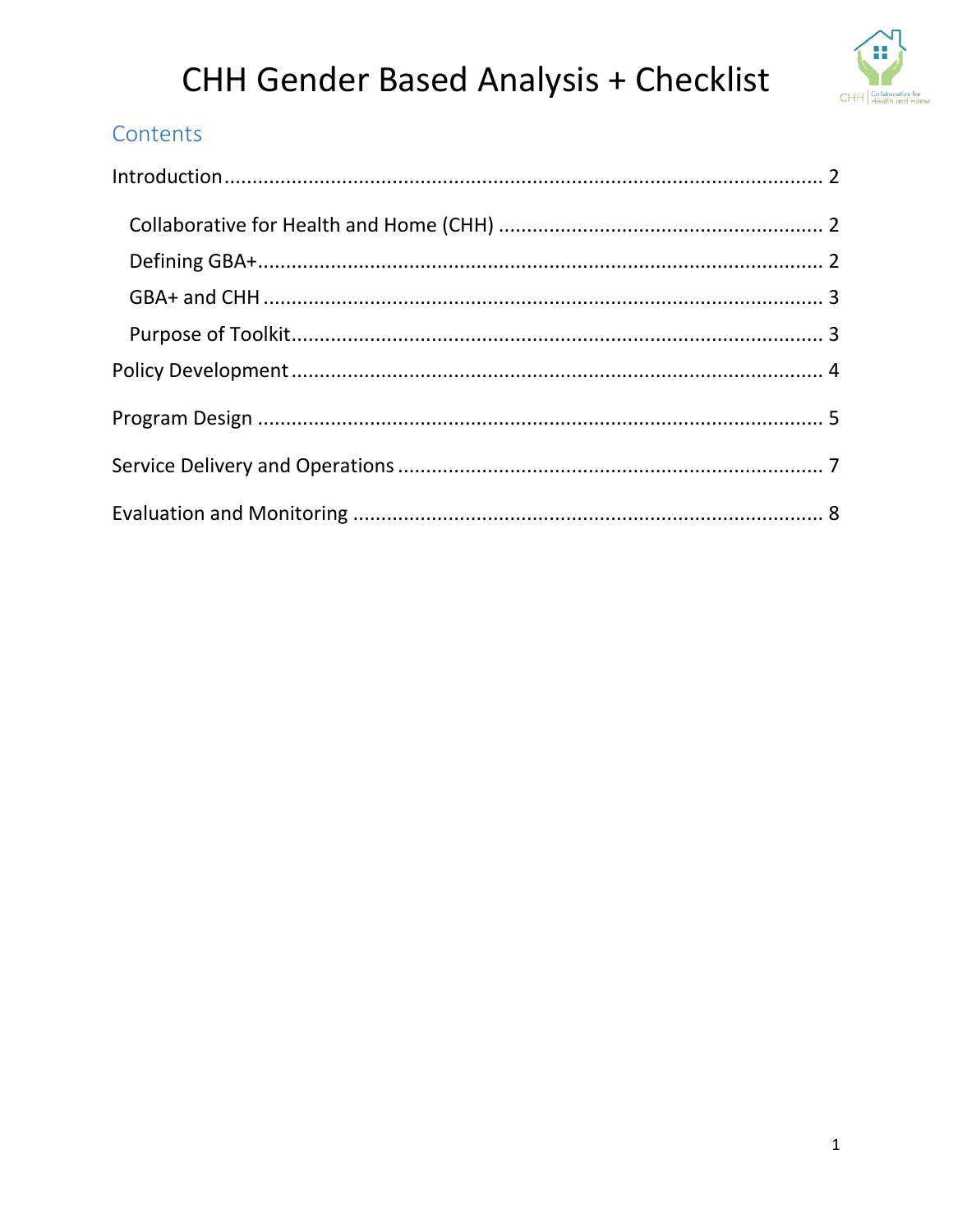

#### Introduction

#### <span id="page-2-1"></span><span id="page-2-0"></span>Collaborative for Health and Home (CHH)

Collaborative for Health and Home (CHH) is a committee of representatives from 26 homeless serving agencies, government, and other community stakeholders came together to consider ways of collaboratively responding to the complex healthcare and housing needs of homeless individuals in Calgary. The shared goal of this committee is the improvement of health outcomes and housing supports for the city's most vulnerable homeless individuals.

#### <span id="page-2-2"></span>Defining GBA+

 $\overline{a}$ 

GBA+ is a process used to assess and critically examine how diverse groups of people may experience policies, programs and initiatives. While "gender" in "gender-based analysis plus" suggests that it only focuses on gender, the 'plus' acknowledges that this approach goes beyond issues of gender and explores other facets of identity and experiences that people have, including experiences of discrimination based on their race, Indigenous ancestry, religion, age, ethnicity, income, social class, sexual orientation, and mental or physical disability. An approach that takes all those facets into consideration – often called an intersectional approach – helps create policies, practices, and procedures that are responsive to the needs of individuals across diverse groups, communities and experiences. This responsiveness is important in areas where women and other marginalized peoples are especially disadvantaged. For example, of the 299 individuals who completed the ACE Study questions in the research which launched the original Recovery Task Force<sup>1</sup>, Indigenous women had an average score of 6.38 compared to non-Indigenous men who scored an average of 4.21 (p. 7). Indigenous women will experience unique barriers to inclusion and participation in gender "neutral" programming.

<sup>1</sup> Miller, A., McIntyre, S., Dr., & Werth, D. (2016-2017). *Calgary Recovery Services Task Force Final Report and Recommendations*(Publication). Calgary, AB. Retrieved from http://calgarychh.ca/wpcontent/uploads/2018/09/Calgary\_Recovery\_Services\_Task\_Force\_Report.pdf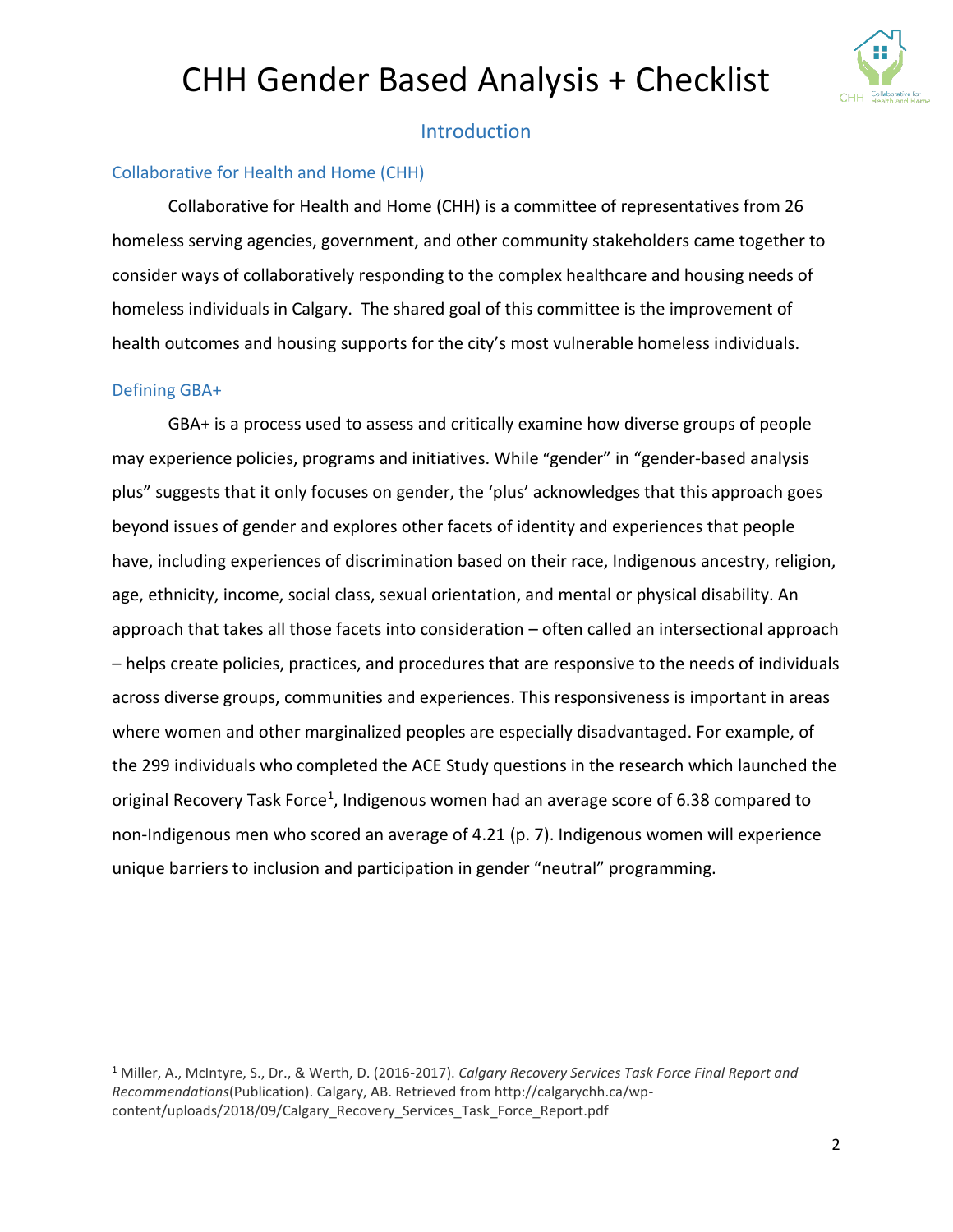

#### <span id="page-3-0"></span>GBA+ and CHH

The usage of this tool further supports the guiding principles of the collaborative, including Diversity, A Compassionate Culture of Care Focused on Harm Reduction and Trauma-Informed Practice, and Cultural Safety.

#### <span id="page-3-1"></span>Purpose of Toolkit

The CHH Gender Based Analysis Plus Checklist is a tool to aid in analyzing, designing, and delivering policies and programs that are inclusive, as well as in effectively engaging members of diverse communities throughout these processes. This tool is not all encompassing - it is a starting point in considering the impacts of program design and practice. The tool can be used by all staff and/or community members, regardless of seniority. It is primarily a generic tool that can be further adapted to fit the needs of various agencies and used complementary to other policy or program guides. As program design, implementation and evaluation is often non-linear and cyclical, this tool can be used at any stage and throughout the life of a project.

For more information, please refer to the Government of Canada's GBA+ Training which can be found here:<https://cfc-swc.gc.ca/gba-acs/index-en.html>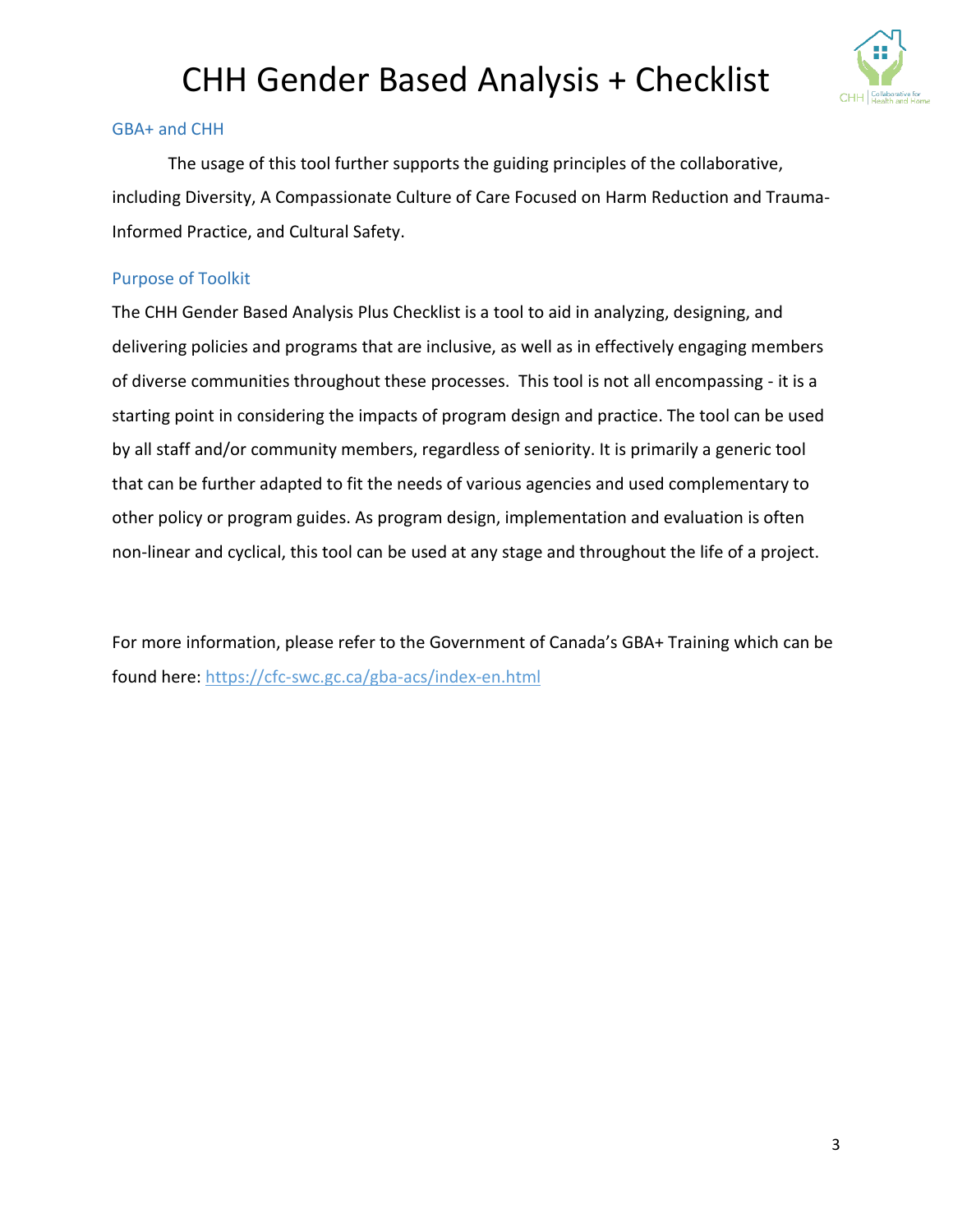

### <span id="page-4-0"></span>Policy Development

Policy development for programs are effective when a problem is clearly defined. The questions below are designed to help programs clearly identify the population in need of a program and why that need exists.

- What has triggered the issue? Who has identified it? **Whose voice is most prominent?**
- **What is the broader social and economic context?** While the policy issue may seem limited in scope, it is always tied to a larger objective.
- **Have the experiences of women, men and gender-diverse people been considered in defining the issue?**
- **Have the experiences of culturally diverse people been considered? Newcomers, people of colour, Indigenous people. (See longer list of characteristics on pg. 5)**
- Are there groups of people that might experience this issue differently?
- Have stakeholders been consulted? Do they represent a diversity of perspectives?
- What mitigation strategies will provide the most positive impacts for all people?
- **How can this proposal advance the overarching objective of promoting greater equality?**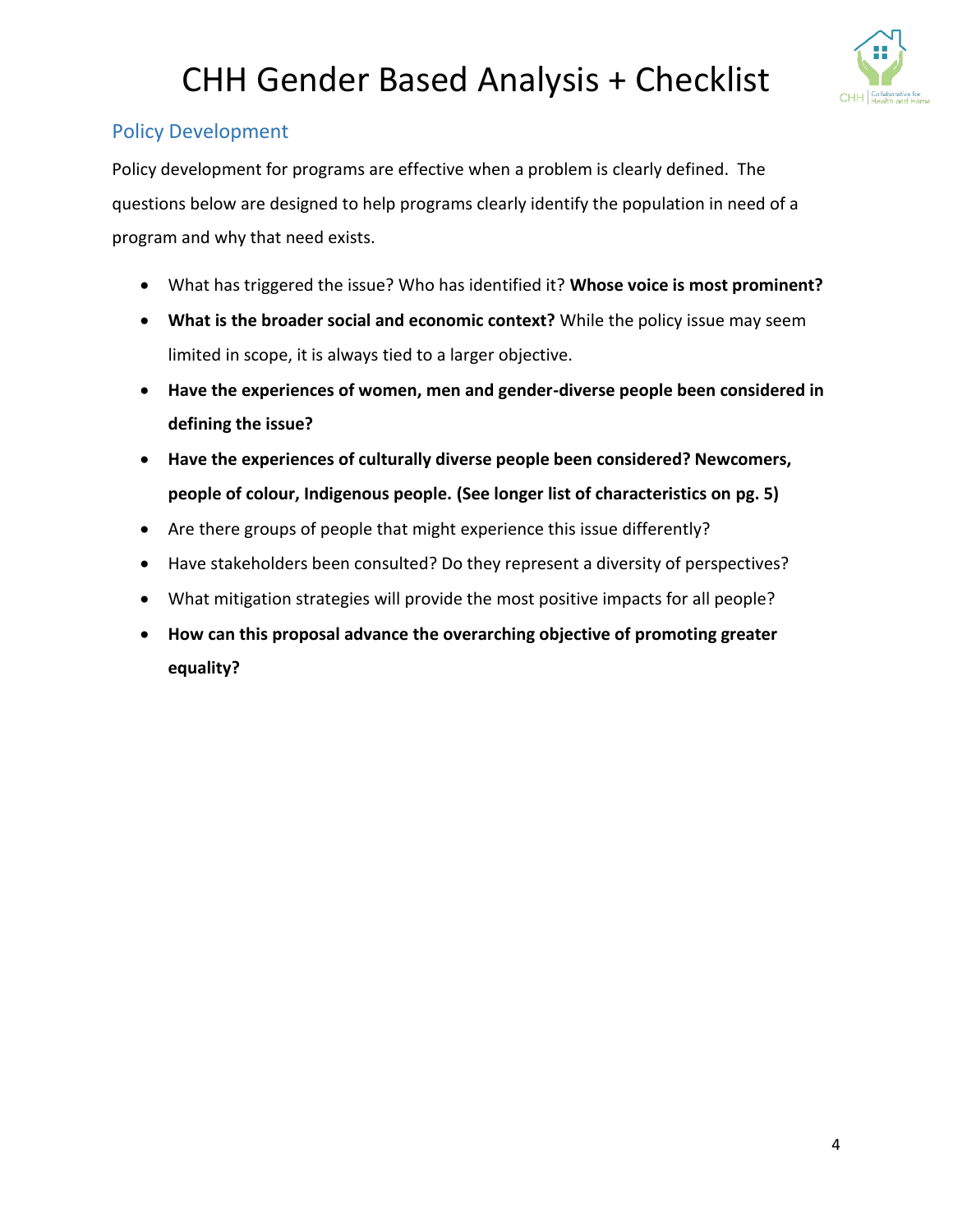

#### <span id="page-5-0"></span>Program Design

Program design is foundational to any good service delivery. Understanding key demographics and target populations ensure that the next steps in program delivery have a positive impact on the lives of those in need of the service. Fundamental practices regarding interactions such as program access and intake, needs assessment, and client feedback may look differently to different demographics. Programs must consider the needs of their targeted demographic(s) and plan accordingly.

- Who is the target population for the program?
	- o Who is left out? Intentionally or unintentionally.
- Will the program have consequences for individuals outside the target population?
- What are the characteristics of these groups?
	- o **Gender**
	- o **Sex**
	- o **Race**
	- o **Socio-Economic**
	- o **Sexual Orientation**
	- o **Immigration Status**
	- o **Indian Act Status**
	- o **Literacy / Education**
	- o **Rates and sources of violence**
	- o **Ability, mobility**
	- o **Parental status**
	- o **Others?**
- How do individuals access the program? How may this process add barriers, or be designed to minimize them? (ie, referrals, invasive intake interviews, proof of income, appointments vs drop-in, language barriers.)
- What are the desired outcomes?
- What are the current demographic trends or policy trends in the City that may need to be addressed? (ie, growing support for housing first, upcoming elections.)
- Have stakeholders been consulted? Which ones?
- Which stakeholders have not been consulted? Why?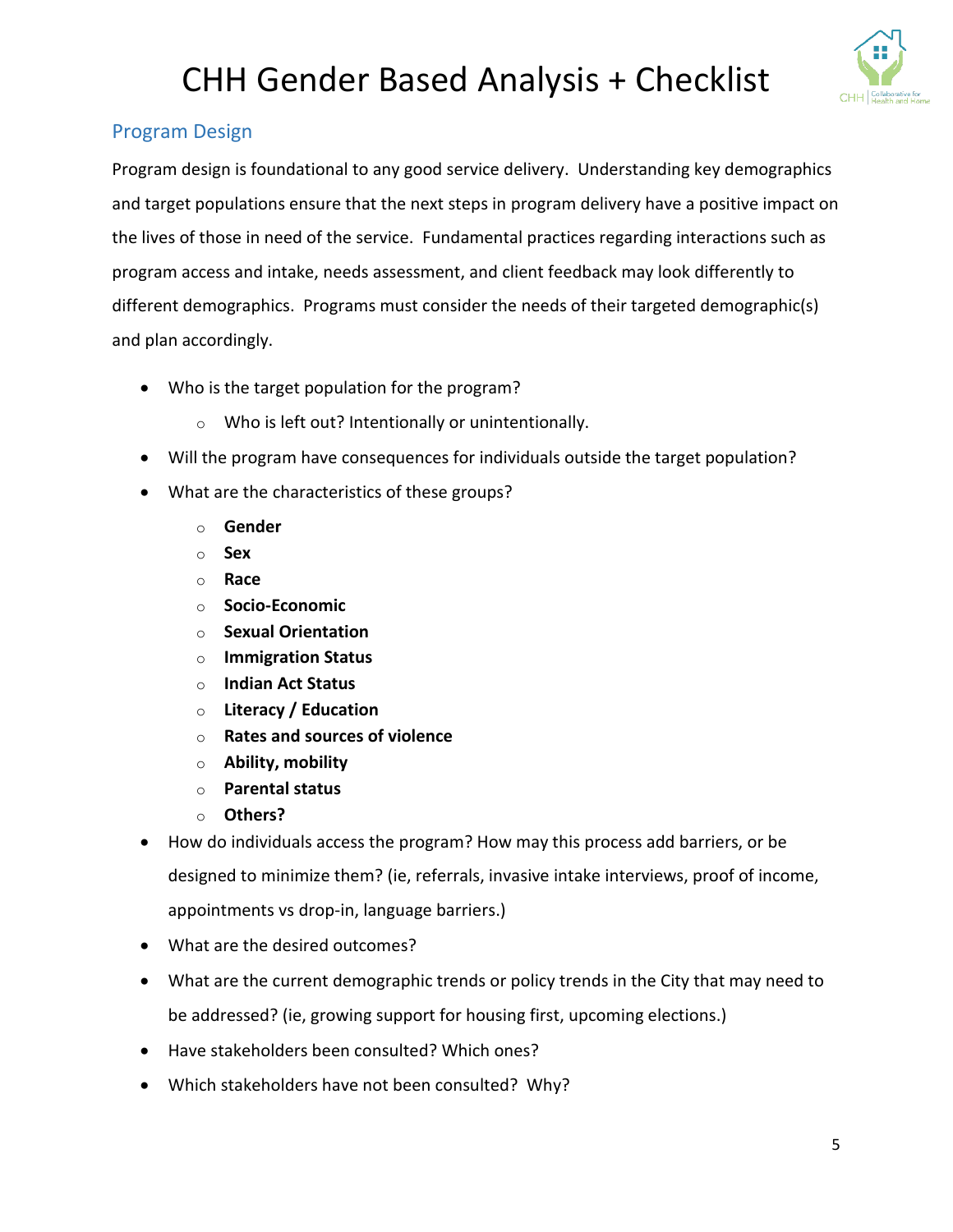

- Do the data collection guidelines, forms and processes ensure that data collected can be disaggregated by gender as well as by other factors and personal characteristics?
- Are there negative outcomes for women, or other marginalized communities? What strategies can be put in place to mitigate unintended impacts?
- Is there a history between communities, or the community and the organizers, that needs to be considered?
	- $\circ$  ie, how has the history of residential schools and intergenerational trauma informed program design? Have the Truth and Reconciliation recommendations been considered?
- Are there opportunities for the targeted population to inform program design and delivery?
- Have we considered which gender-specific factors could modify the possibilities of achieving the outcomes; for example, pregnancy, harassment in the workplace, lack of child care, caring responsibilities for elders?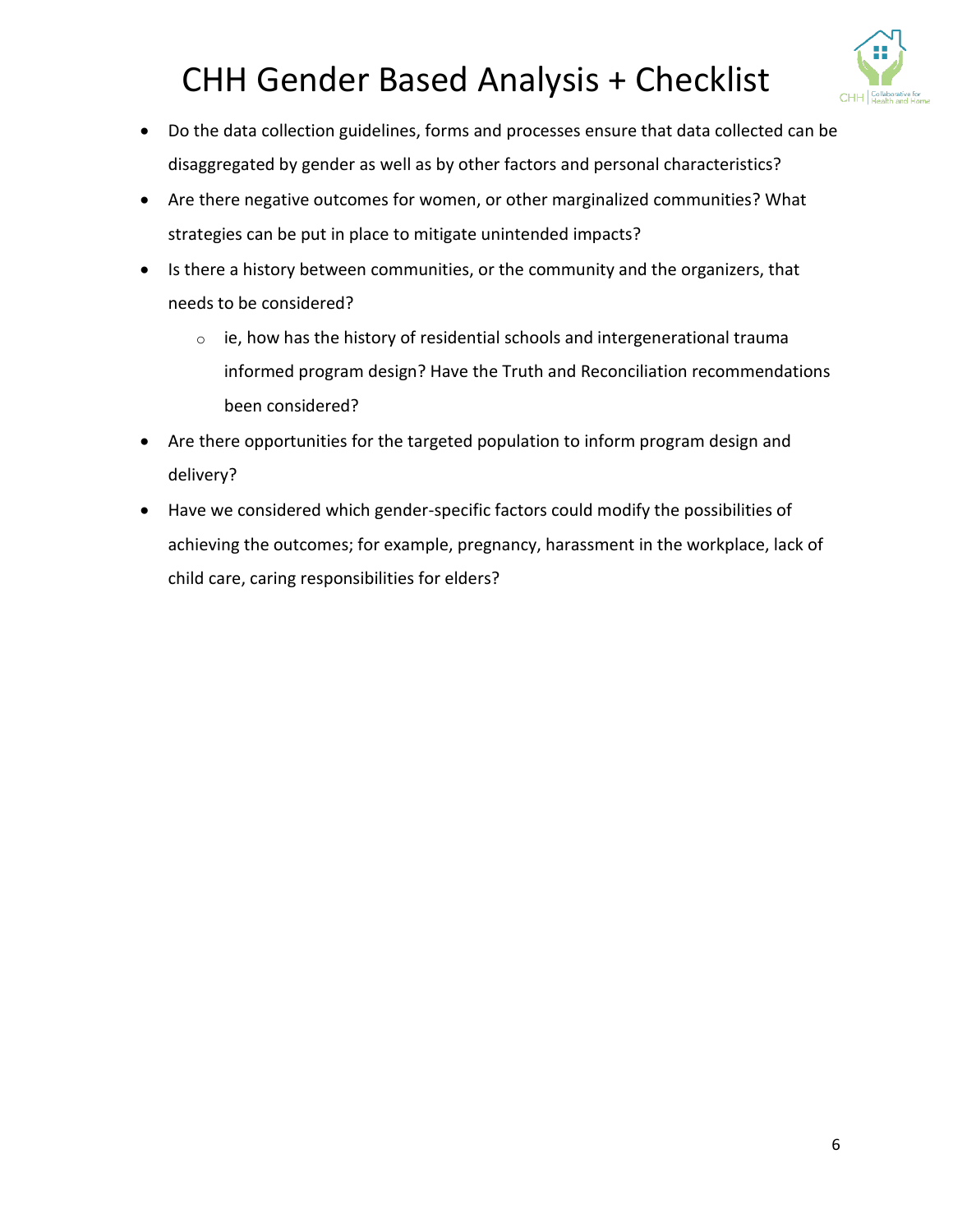

#### <span id="page-7-0"></span>Service Delivery and Operations

Service delivery and operations brings program design to life in a meaningful way to the community. It is an articulation of not just the vision of the program, but the reality of those delivering and experiencing the service.

- What are the characteristics of the population that a program or service intends to address? (See list of characteristics under Program Design)
- Is there gender balance and/or diversity among those delivering the service or program? Is equity and inclusion incorporated into evaluating criteria for new staff?
	- o Do job requirements and selection criteria unnecessarily limit who would qualify?
- Do all people have equitable access to the program or service?
- What are the particular barriers to equitable access?
- Are there specific strategies to include women from marginalized groups?
	- o **Near public transit, ticket/pass availability,**
	- o **Physical accessibility,**
	- o **Language,**
	- o **Time of program delivery (during or after regular school hours, summer),**
	- o **Access to pads and tampons in bathrooms at low or no cost,**
	- o **Perception of safety,**
	- o **Food,**
	- o **Child-friendly location,**
	- o **Child minding.**
- Is training available to those delivering services to ensure they are sensitive to the needs of all people? Are trauma-informed practices incorporated?
- How will the service or program build upon the strengths of the people it serves?
- What steps will be taken to create a respectful and inclusive environment?
	- o Responses to disrespectful comments or behaviors (experience by staff, volunteers or clients)
	- $\circ$  Responses to harassment (experience by staff, volunteers or clients)